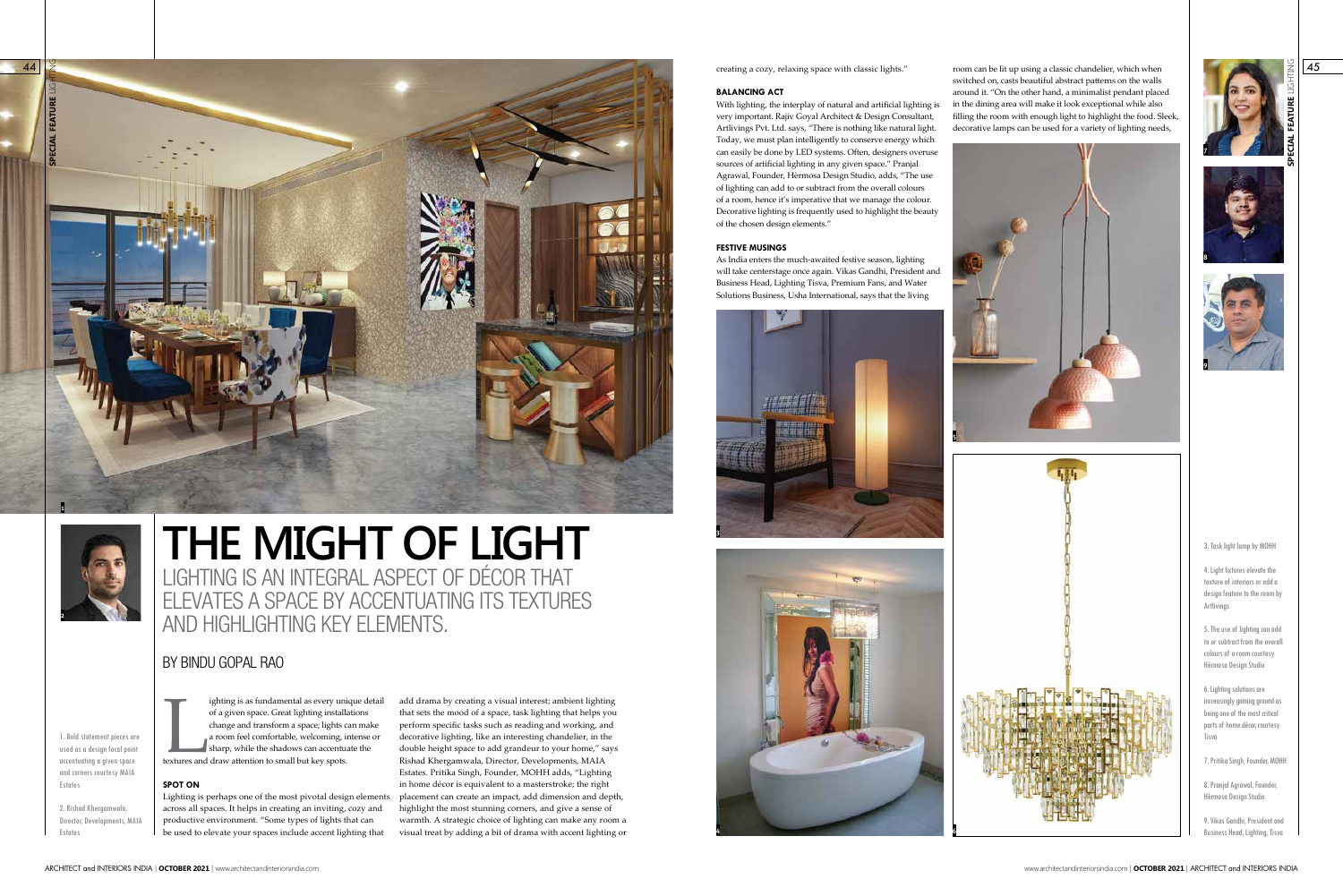11. Jenny Pinto, Designer Oorjaa

46

12. Vinayak Diwan, Design Director, Lightbook

15. Todd Residence at Gurgaon has lights from Lightbook

13. Ruchi Mishra, Business Head Design & Interiors, New Modern Buildwell

14. Oorjaa makes lights from scratch and all the lights are handmade, making each of them unique

most economical and effective means of light," says Vinayak Diwan, Design Director, Lightbook, New Delhi/ London.

concrete lights, solar lights, LEDs, biodegradable materials such as jute, fabric, bamboo, paper, wood, metal, and rattan are key when it comes to sustainable lights. Ruchi Mishra, Business Head Design & Interiors, New Modern Buildwell Private Limited, says, "While designing wall washers, dimmers, lamps, task lights are used to optimise and prioritise areas where required illumination is achieved. Placements of lights are also essential in optimising energy consumption." Basic design principles need to be followed to maximise the potential of a space and match its functionality. "Create coves at ceiling level to let the light reflect off the ceiling and even out the dissipation of light. It makes the space feel larger. An up light or an up-and-down light also helps with the even dissipation of light. Versatile LED strips that can be used for task lighting underneath cabinets to enhance the mirror are also great," says Shibanee Sagar, Principal Shibanee + Kamal Design.

Mayur Panbude, Director, Valueco Innovations LLP, Pune **SUSTAINABILITY MATTERS** adds, "Light, and the colour of the light, is an element without Materials such as optical fibre embedded concrete panels, which no interior design / décor can be complete. Same as a bride without makeup. Lighting can elevate the ambience and perception along with the energy levels of the space."

### **DÉCOR MANTRA**

**SPECIAL FEATURE** LIGHTING **11**

> The true flavour of any design or space comes alive only with the right focus of light that creates the required drama, transforming it into a seamless combination of functionality and style. "The essence of light, in terms of its luminance, colour, sharpness, position, and focal point are the key features that govern the design aesthetics of any place and the intended mood, which is very critical. Just as the application of daylight is very crucial in designing a space from an architectural perspective, similarly the application of artificial lighting is equally critical when it comes to interior design and decor of that space," says Giulia Baima Bollone, Business Head, Embassy Interiors Pvt. Ltd. Vishal Kaul, Vice President, Lighting, Crompton Greaves Consumer Electricals Ltd., adds, "Lighting helps to add another dimension to your décor and transform your space. Great lighting gives a choice to modify

16. Create coves at ceiling level to let the light reflect off the ceiling and even out the dissipation of light, courtesy Shibanee + Kamal Design

18. Starlord Circle light courtesy Crompton Greaves Consumer Electricals Ltd

19. Shibanee Sagar, Principal Shibanee + Kamal Design

from the bedroom to the staircases, and nooks and corners in a home, and one can choose from ambient-lighting or tasklighting for the same," he adds.

### **GOING GREEN**

As an element of décor that consumes energy, there is a lot of time and effort that is now going into making lighting sustainable. "We are the first lighting design company that makes banana fibre lights. We deal mainly in cork lighting, faux concrete lighting and paper lights," says Jenny Pinto, Designer, Oorjaa. Sustainability in lighting is the need of the hour. Not only does it help the planet to practice green lighting solutions, it is also economical and beneficial for users in the long run. "Endorsing energy efficiency and avoiding wasteful expenditure is a consciousness brought about by the advent and progression of the pandemic. Of all the options available today, LED's have proved time and again to be the



**13**





**SPECIAL FEATURE** LIGHTING

47

17. When thinking about the flow, ambience, and atmosphere of your space, lighting can be one of the most fundamental elements that work magic, courtesy Embassy

20. Vishal Kaul, Vice President, Lighting, Crompton Greaves Consumer Electricals

21. Sawan Kapoor, CEO, Kapoor Lamps

system for a luxury villa, the options are endless." **TREND CHECK** Connected Lighting Systems (CLS) comprises an emerging class of lighting infrastructure that is used beyond light spaces. "By incorporating distributed intelligence, network interfaces, and sensors, they are more like data collection platforms that enable a wider range of valuable new capabilities as well as greater energy savings in residential buildings and cities," says Raja Mukherjee, Business Unit Head, Lighting, Panasonic Life Solutions India Pvt. Ltd. Trends in lighting are constantly evolving. Jiří Krišica, Head of Design, Sans Souci avers, "Now, we are working with blue light, for example. At night, we aim to eliminate it as much as opines, "Lighting control applications and systems are now fully integrated with the IoT world. Lighting fixtures can now communicate with their human users and the possibilities this has created are endless. From being able to change lighting form, intensity, light colour and control the dispersal of light, one can even control the negatives, such as glare and the human relationship with artificial light." Lighting and IoT are changing the way we think about design and the implementation of today's decor. Ripu Daman Sharma, Sr. Country Manager-India Subcon, Lutron Electronics, agrees, "New age solutions, integrated with IoT, have totally changed the way lighting is used in décor in modern spaces - from a simple dimmer for one lamp control, to a preset lighting control system for a single room and a smart lighting control system for an apartment, and ultimately a total home control